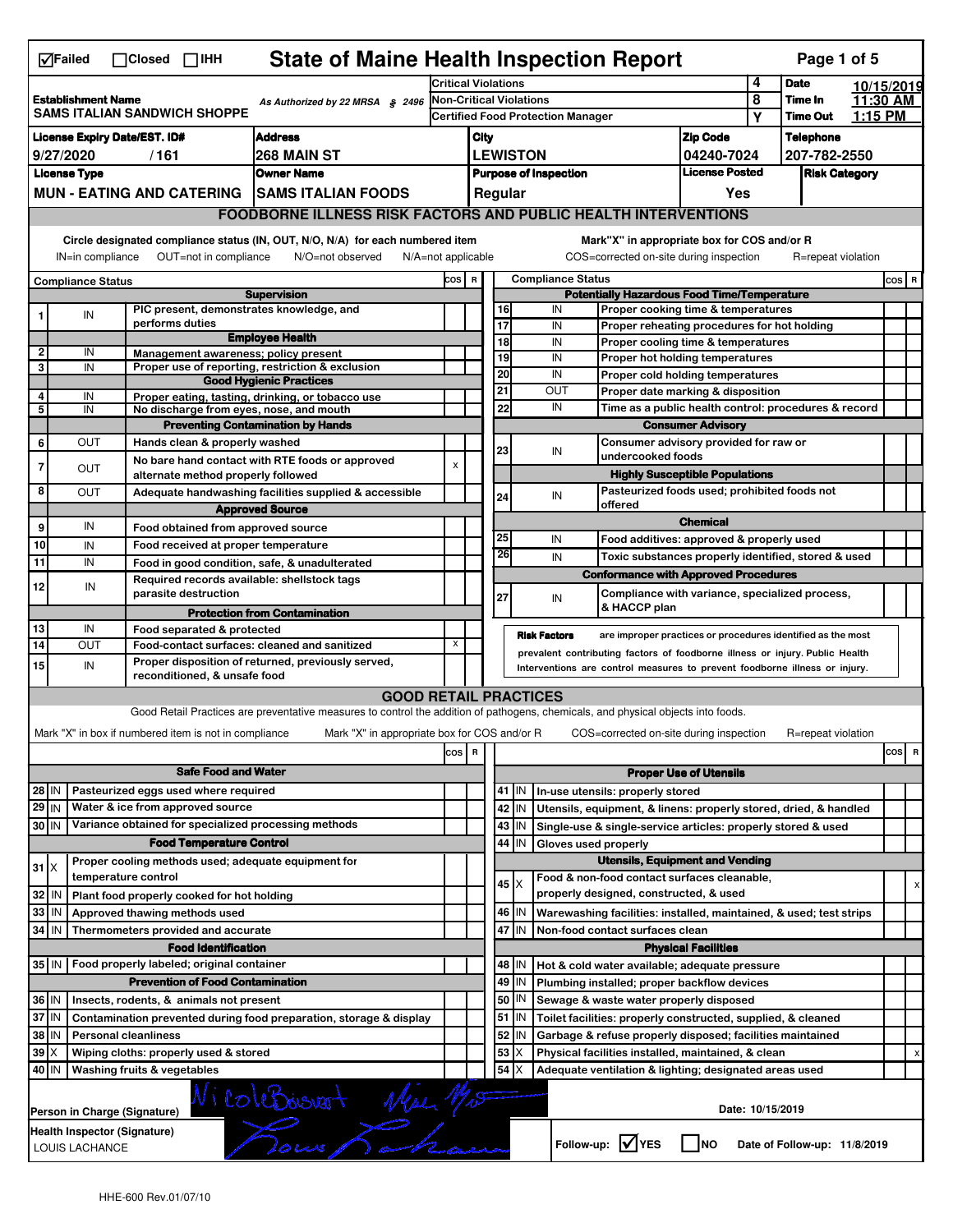|                                                                  |                               | <b>State of Maine Health Inspection Report</b> |                                       |              | Page 2 of 5            |                                  |
|------------------------------------------------------------------|-------------------------------|------------------------------------------------|---------------------------------------|--------------|------------------------|----------------------------------|
| <b>Establishment Name</b><br><b>SAMS ITALIAN SANDWICH SHOPPE</b> |                               |                                                | As Authorized by 22 MRSA              |              | \$2496                 | 10/15/2019<br>Date               |
| License Expiry Date/EST. ID#<br>9/27/2020<br>/161                | <b>Address</b><br>268 MAIN ST |                                                | City / State<br>LEWISTON              | /ME          | Zip Code<br>04240-7024 | <b>Telephone</b><br>207-782-2550 |
|                                                                  |                               | <b>Temperature Observations</b>                |                                       |              |                        |                                  |
| <b>Location</b>                                                  | <b>Temperature</b>            |                                                |                                       | <b>Notes</b> |                        |                                  |
| Chlorine solution                                                | 50-99 ppm                     | Sanitizer bucket                               |                                       |              |                        |                                  |
| Air temp                                                         | $40*$                         | Beverage cooler #1                             |                                       |              |                        |                                  |
| American cheese                                                  | $39*$                         | Walk in cooler                                 |                                       |              |                        |                                  |
| Chicken broccoli pasta                                           | 178*                          | Plated for service                             |                                       |              |                        |                                  |
| Soup                                                             | 150*                          | Hot holding                                    |                                       |              |                        |                                  |
| Water                                                            | 76*                           |                                                | Production/cashier hand wash station  |              |                        |                                  |
| Water                                                            | $112*$                        | Dishwash area hand wash                        |                                       |              |                        |                                  |
| Bacon crumble                                                    | $40*$                         | Cold holding (pizza unit)                      |                                       |              |                        |                                  |
| Meatballs                                                        | $110*$                        |                                                | Hot holding (denatured and discarded) |              |                        |                                  |
| Air temp                                                         | $40*$                         | Beverage cooler #2                             |                                       |              |                        |                                  |



**Date: 10/15/2019**

HHE-601(a)Rev.01/07/10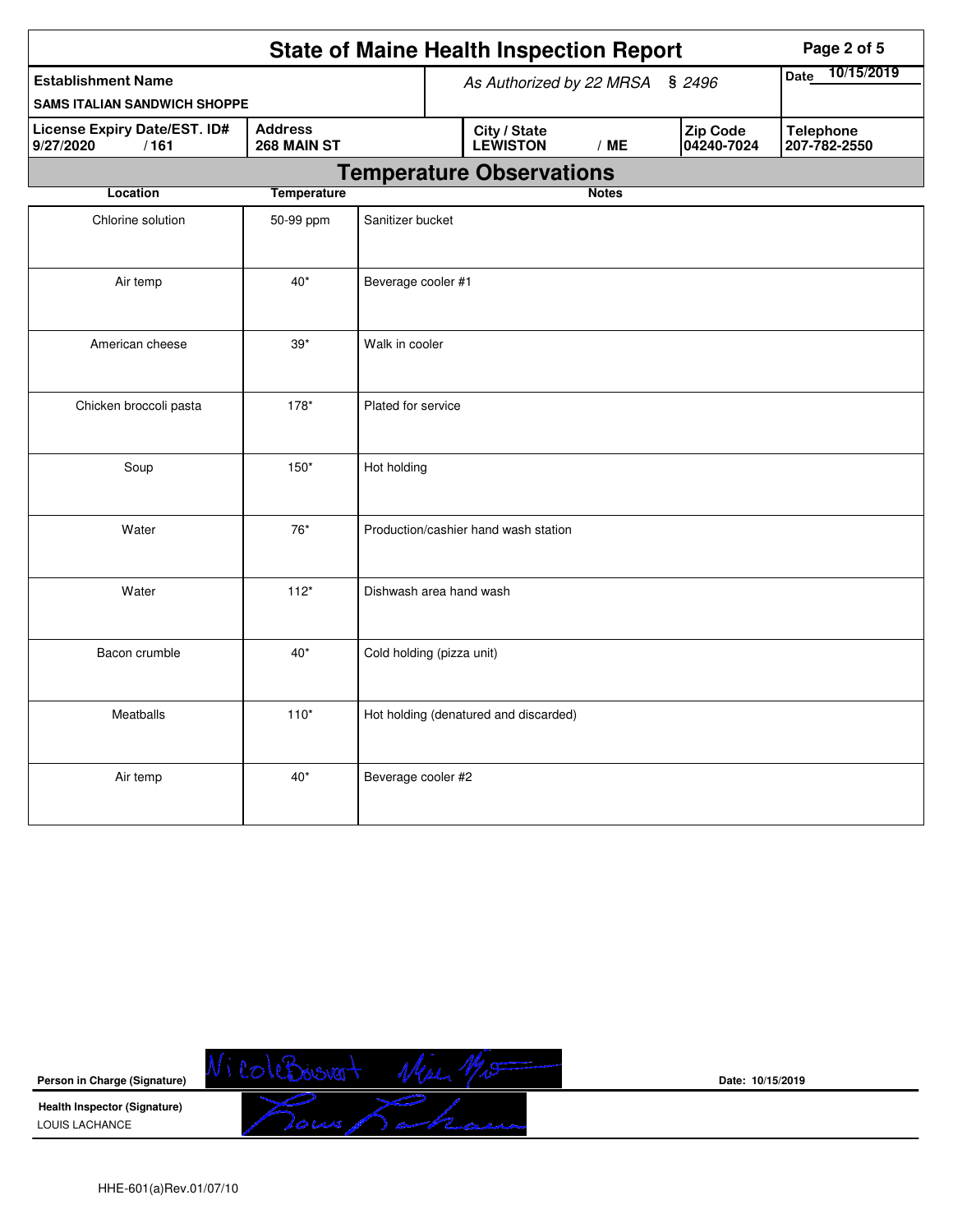| <b>State of Maine Health Inspection Report</b>                                                                                                                                                       |                               |                                                                                                                                                    |           |                               | Page 3 of 5               |
|------------------------------------------------------------------------------------------------------------------------------------------------------------------------------------------------------|-------------------------------|----------------------------------------------------------------------------------------------------------------------------------------------------|-----------|-------------------------------|---------------------------|
| <b>Establishment Name</b>                                                                                                                                                                            |                               |                                                                                                                                                    |           |                               | 10/15/2019<br><b>Date</b> |
| <b>SAMS ITALIAN SANDWICH SHOPPE</b>                                                                                                                                                                  |                               |                                                                                                                                                    |           |                               |                           |
| License Expiry Date/EST. ID#<br>9/27/2020<br>/161                                                                                                                                                    | <b>Address</b><br>268 MAIN ST | City / State<br><b>LEWISTON</b>                                                                                                                    | <b>ME</b> | <b>Zip Code</b><br>04240-7024 |                           |
| <b>Observations and Corrective Actions</b>                                                                                                                                                           |                               |                                                                                                                                                    |           |                               |                           |
|                                                                                                                                                                                                      |                               | Violations cited in this report must be corrected within the time frames below, or as stated in sections<br>8-405.11 and 8-406.11 of the Food Code |           |                               |                           |
| 6: 2-301.14: C: Food employees are not cleaning their hands and exposed portions of their arms as required.                                                                                          |                               |                                                                                                                                                    |           |                               |                           |
| INSPECTOR NOTES: Employees not washing hands when changing tasks that require hand wash.                                                                                                             |                               |                                                                                                                                                    |           |                               |                           |
| 7: 3-301.11.(A).(B).(D): C: Food employees are handling ready to eat foods with bare hands.                                                                                                          |                               |                                                                                                                                                    |           |                               |                           |
| INSPECTOR NOTES: Employee handling cooked pizza with bare hands. RTE foods require clean gloves and/or utensils to handle. **COS, pizza<br>discarded.                                                |                               |                                                                                                                                                    |           |                               |                           |
| 8: 5-205.11.(B): N: Hand washing facility being used for other than hand washing.                                                                                                                    |                               |                                                                                                                                                    |           |                               |                           |
| INSPECTOR NOTES: Cashier/production area hand wash sink storing dirty food equipment. Sink must be dedicated to hand wash only.                                                                      |                               |                                                                                                                                                    |           |                               |                           |
| 14: 4-601.11.(A): C: Equipment food-contact surfaces and utensils are not clean to sight and touch.                                                                                                  |                               |                                                                                                                                                    |           |                               |                           |
| INSPECTOR NOTES: Food slicer has old food debris on blade and guard area. Wash and sanitize. ** COS                                                                                                  |                               |                                                                                                                                                    |           |                               |                           |
| 21: 3-501.17.(D): C: Date marking system used at the Eating Establishment does not meet the criteria list in code.                                                                                   |                               |                                                                                                                                                    |           |                               |                           |
| INSPECTOR NOTES: Multiple PHF's in walk in cooler left without discard date.                                                                                                                         |                               |                                                                                                                                                    |           |                               |                           |
| 31: 4-301.11: N: Insufficient hot holding and/or cold holding equipment.                                                                                                                             |                               |                                                                                                                                                    |           |                               |                           |
| INSPECTOR NOTES: Hot holding warmer insufficient to hold foods above 135*. Repair or replace system to hold proper temperatures.                                                                     |                               |                                                                                                                                                    |           |                               |                           |
| 39: 3-304.14.(B).(1): N: Wiping cloths used for wiping counters and other equipment surfaces not held between uses in a chemical sanitizer.                                                          |                               |                                                                                                                                                    |           |                               |                           |
| INSPECTOR NOTES: Multiple soiled wiping cloths held on food contact surface. Used wiping cloths must be held in chemical sanitizer.                                                                  |                               |                                                                                                                                                    |           |                               |                           |
| 45: 4-101.19: N: Nonfood contact surfaces of equipment that requires frequent cleaning not constructed of a corrosion-resistant, nonabsorbent, and<br>smooth material.                               |                               |                                                                                                                                                    |           |                               |                           |
| INSPECTOR NOTES: **REPEAT** Door gasket in sandwich area made of absorbant material. Show proof of replacement within 30 days of this report.<br>Replace.                                            |                               |                                                                                                                                                    |           |                               |                           |
| 45: 4-501.11: N: Equipment in disrepair.                                                                                                                                                             |                               |                                                                                                                                                    |           |                               |                           |
| INSPECTOR NOTES: Cooling unit door handle and plexiglass in sandwich area are broken. Repair or replace both items. Show proof of compliance<br>within 30 days of this report.                       |                               |                                                                                                                                                    |           |                               |                           |
| 53: 6-201.11: N: Floors, walls, and ceilings are not smooth and easily cleanable.                                                                                                                    |                               |                                                                                                                                                    |           |                               |                           |
| INSPECTOR NOTES: Kitchen flooring has multiple damaged spots and may harbor bacteria. Walk in cooler floor heavily rusted and not smooth. All<br>floors must be sealed, smooth and easily cleanable. |                               |                                                                                                                                                    |           |                               |                           |
|                                                                                                                                                                                                      |                               |                                                                                                                                                    |           |                               |                           |
|                                                                                                                                                                                                      |                               |                                                                                                                                                    |           |                               |                           |
| Person in Charge (Signature)                                                                                                                                                                         |                               |                                                                                                                                                    |           | Date: 10/15/2019              |                           |
| Health Inspector (Signature)<br>LOUIS LACHANCE                                                                                                                                                       |                               |                                                                                                                                                    |           |                               |                           |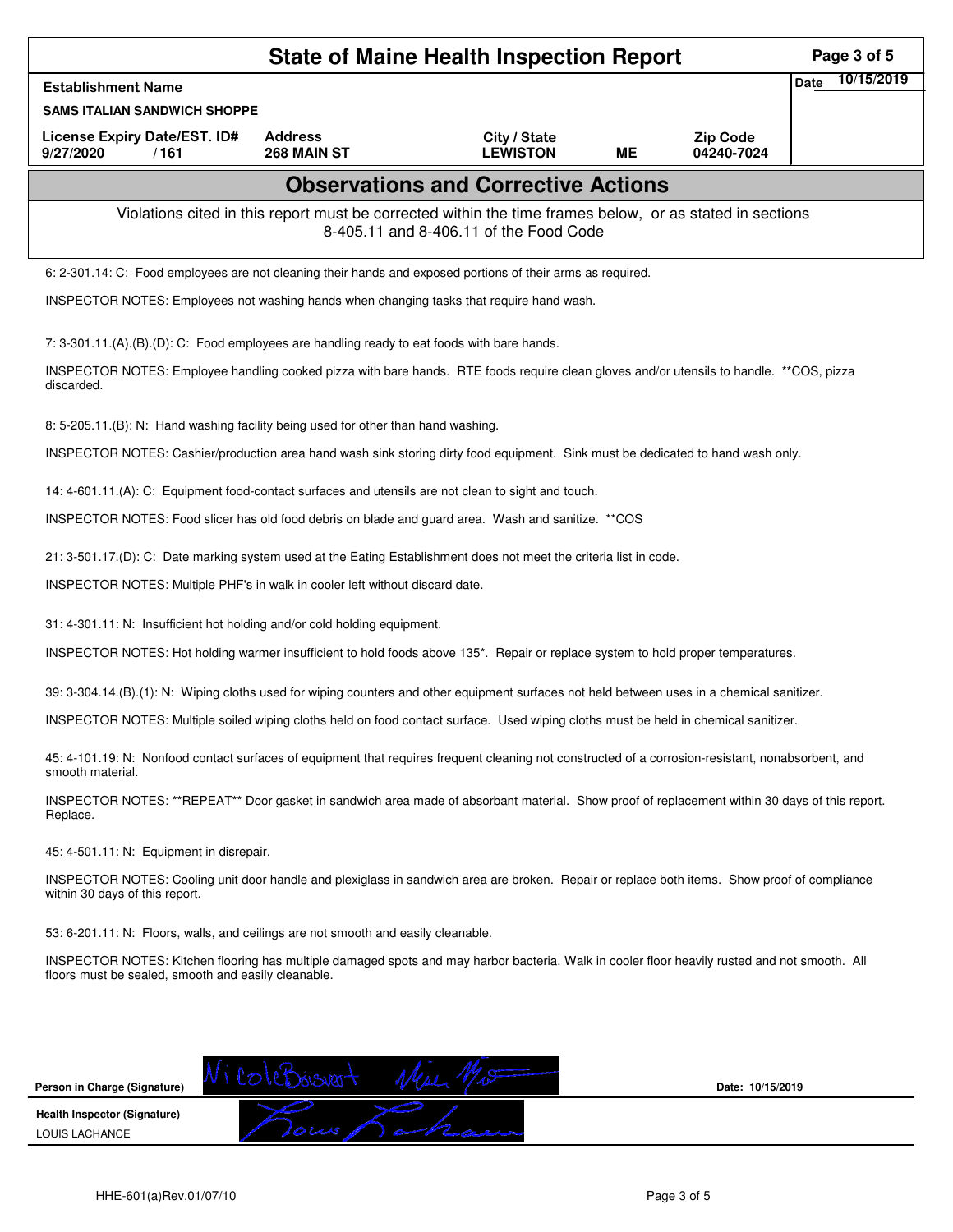| <b>State of Maine Health Inspection Report</b>                                                                                                     |                                      |                                 |           |                               |      | Page 4 of 5 |  |
|----------------------------------------------------------------------------------------------------------------------------------------------------|--------------------------------------|---------------------------------|-----------|-------------------------------|------|-------------|--|
| <b>Establishment Name</b><br><b>SAMS ITALIAN SANDWICH SHOPPE</b>                                                                                   |                                      |                                 |           |                               | Date | 10/15/2019  |  |
| License Expiry Date/EST. ID#<br>9/27/2020<br>/161                                                                                                  | <b>Address</b><br><b>268 MAIN ST</b> | City / State<br><b>LEWISTON</b> | <b>ME</b> | <b>Zip Code</b><br>04240-7024 |      |             |  |
| <b>Observations and Corrective Actions</b>                                                                                                         |                                      |                                 |           |                               |      |             |  |
| Violations cited in this report must be corrected within the time frames below, or as stated in sections<br>8-405.11 and 8-406.11 of the Food Code |                                      |                                 |           |                               |      |             |  |
| 53: 6-501.12: N: The physical facilities are not clean.                                                                                            |                                      |                                 |           |                               |      |             |  |

INSPECTOR NOTES: \*\*REPEAT\*\* Ceiling tile area above pizza station has very large build up of dirt/dust that could contaminate food. Floors and coving in hard to reach areas have build up as well.

54: 6-501.14.(A): N: Ventilation not clean.

INSPECTOR NOTES: Multiple vents unclean. Hood system over pizza oven must be cleaned professionally from hood to outdoor exhaust system at least 2x per year. Clean more often and as nessecary.